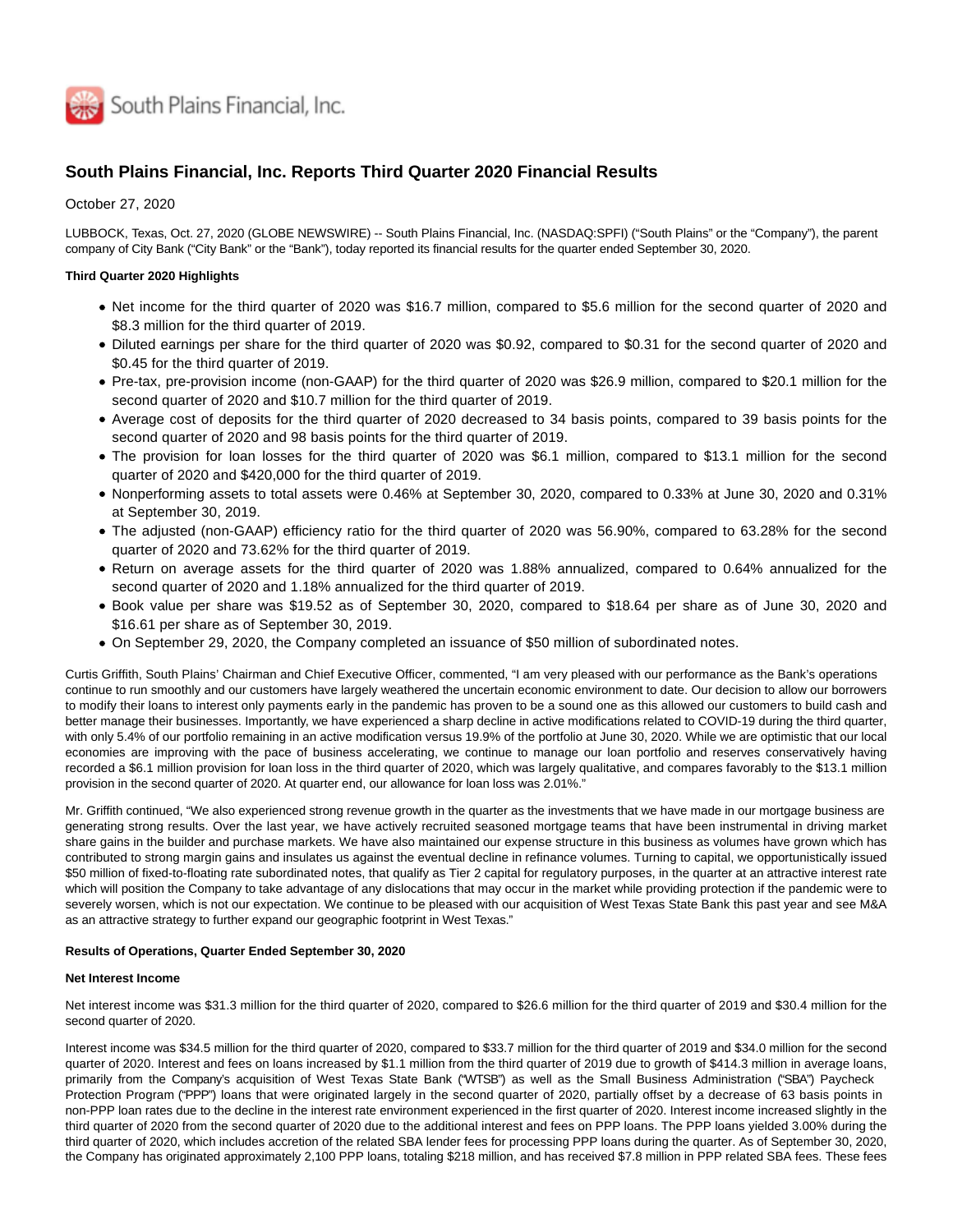are deferred and then accreted into interest income over the life of the applicable loans. During the third quarter of 2020, the Company recognized \$1.1 million in PPP related SBA fees. The Company expects that the majority of PPP loans will be forgiven over the next several quarters. At September 30, 2020, there is \$6.1 million of deferred fees that have not been accreted to income.

Interest expense was \$3.2 million for the third quarter of 2020, compared to \$7.1 million for the third quarter of 2019 and \$3.6 million for the second quarter of 2020. The decrease from the third quarter of 2019 was primarily due to a decrease in the interest rate paid on interest-bearing liabilities of 91 basis points, partially offset by an increase of \$303.4 million in average interest-bearing liabilities. The increase in average interest-bearing liabilities was largely due to the Company's acquisition of WTSB as well as growth in deposits from PPP loan funding and other government stimulus payments and programs as well as organic growth. Additionally, the decrease in the rate paid on interest-bearing liabilities was the result of the decline in the overall rate environment experienced in the first quarter of 2020. The decrease in interest expense from the second quarter of 2020 was primarily due to a decrease in the interest rate paid on interest-bearing liabilities of 6 basis points and by a decrease of \$28.3 million in average interest-bearing liabilities in the third quarter of 2020. The average cost of deposits was 34 basis points for the third quarter of 2020, representing a 64 basis point decrease from the third quarter of 2019 and a 5 basis point decrease from the second quarter of 2020. The decrease in average interest-bearing liabilities was primarily due to paying back \$95.0 million in advances from the Federal Home Loan Bank of Dallas ("FHLB"), partially offset by organic growth of \$41.3 million in average interest-bearing deposits.

The net interest margin was 3.82% for the third quarter of 2020, compared to 4.07% for the third quarter of 2019 and 3.79% for the second quarter of 2020.

### **Noninterest Income and Noninterest Expense**

Noninterest income was \$31.7 million for the third quarter of 2020, compared to \$14.1 million for the third quarter of 2019 and \$24.9 million for the second quarter of 2020. The increase in noninterest income for the third quarter of 2020 compared to the third quarter of 2019 was primarily due to growth of \$14.4 million in mortgage banking activities revenue as a result of an additional \$209.6 million in mortgage loan originations. Additionally, there was an increase in income from insurance activities of \$2.2 million in the third quarter of 2020 related to recent acquisitions as well as the effect of adoption of the revenue recognition standard for quarterly reporting in 2020, which has delayed the recognition of revenue until later in the year as compared to previous years. The increase from the second quarter of 2020 was primarily due to growth of \$3.5 million in mortgage banking activities revenue as a result of an additional \$31.8 million in mortgage loan originations and an increase of \$2.3 million in income from insurance activities.

Noninterest expense was \$36.0 million for the third quarter of 2020, compared to \$30.0 million for the third quarter of 2019 and \$35.2 million for the second quarter of 2020. This increase in noninterest expense for the third quarter of 2020 compared to the third quarter of 2019 was primarily driven by a \$5.5 million increase in personnel expense. This increase was predominately related to an additional \$3.0 million in commissions paid on the higher volume of mortgage loan originations and personnel in the Bank's branches in the Permian Basin that were acquired in the fourth quarter of 2019 through the Company's acquisition of WTSB. The remaining other noninterest expenses increased \$428,000, or 3.6%, which encompasses the additional variable mortgage expenses related to the growth in mortgage production and other operating expenses and core deposit intangible amortization from the acquisition of WTSB. The increase from the second quarter of 2020 was primarily the result of an additional \$758,000 in commissions and higher other variable expenses as a result of increased mortgage production and insurance activities. This increase was partially offset by a recovery of \$303,000 of legal expenses from the previously disclosed settlement of a lawsuit in September 2020 as well as other expense reductions.

#### **Loan Portfolio and Composition**

Loans held for investment were \$2.29 billion as of September 30, 2020, compared to \$2.33 billion as of June 30, 2020 and \$1.96 billion as of September 30, 2019. The \$43.5 million decrease during the third quarter of 2020 as compared to the second quarter of 2020 was primarily the result of paydowns of \$10.1 million in non-residential consumer loans and \$8.0 million in direct energy loans as well as several large commercial real estate loans that paid off early. As of September 30, 2020, loans held for investment increased \$325.6 million from September 30, 2019, largely attributable to the PPP loans primarily funded in the second quarter of 2020 and the WTSB acquisition in the fourth quarter of 2019.

Agricultural production loans were \$133.9 million as of September 30, 2020, compared to \$131.5 million as of June 30, 2020 and \$166.8 million as of September 30, 2019. The Company did not experience the typical historical increase in seasonal fundings on these agricultural production loans during the third quarter of 2020, primarily as a result of drought conditions or damaged crops and where the borrower received crop insurance proceeds to pay down the loans.

#### **Deposits and Borrowings**

Deposits totaled \$2.94 billion as of September 30, 2020, compared to \$2.95 billion as of June 30, 2020 and \$2.29 billion as of September 30, 2019. Deposits decreased \$4.0 million in the third quarter of 2020 from June 30, 2020. As of September 30, 2020, deposits increased \$657.8 million from September 30, 2019. The increase in deposits since September 30, 2019 is primarily a result of organic growth as well as the assumption of deposits from the WTSB acquisition in the fourth quarter of 2019.

Noninterest-bearing deposits were \$906.1 million as of September 30, 2020, compared to \$940.9 million as of June 30, 2020 and \$556.2 million as of September 30, 2019. Noninterest-bearing deposits represented 30.8%, 31.9%, and 24.3% of total deposits as of September 30, 2020, June 30, 2020, and September 30, 2019, respectively. The decrease in noninterest-bearing deposit balances at September 30, 2020 compared to June 30, 2020 was largely the result of customer quarterly estimated tax payments that were extended until July 15, 2020.

The Bank has utilized its lines of credit with FHLB and the Federal Reserve Bank of Dallas to supplement funding for origination of PPP loans as needed. This included borrowing \$75.0 million from FHLB for a three month term. This borrowing matured in July 2020 and was repaid in full.

On September 29, the Company issued \$50.0 million in 10 year fixed-to-floating rate subordinated notes on September 29, 2020. These notes bear interest at a fixed rate of 4.50% for the first five years, and the interest rate will reset quarterly thereafter to the then current three-month Secured Overnight Financing Rate, as published by the Federal Reserve Bank of New York, plus 438 basis points.

#### **Asset Quality**

As part of the Bank's efforts to support its customers and protect the Bank as a result of the COVID-19 pandemic, the Bank has offered varying forms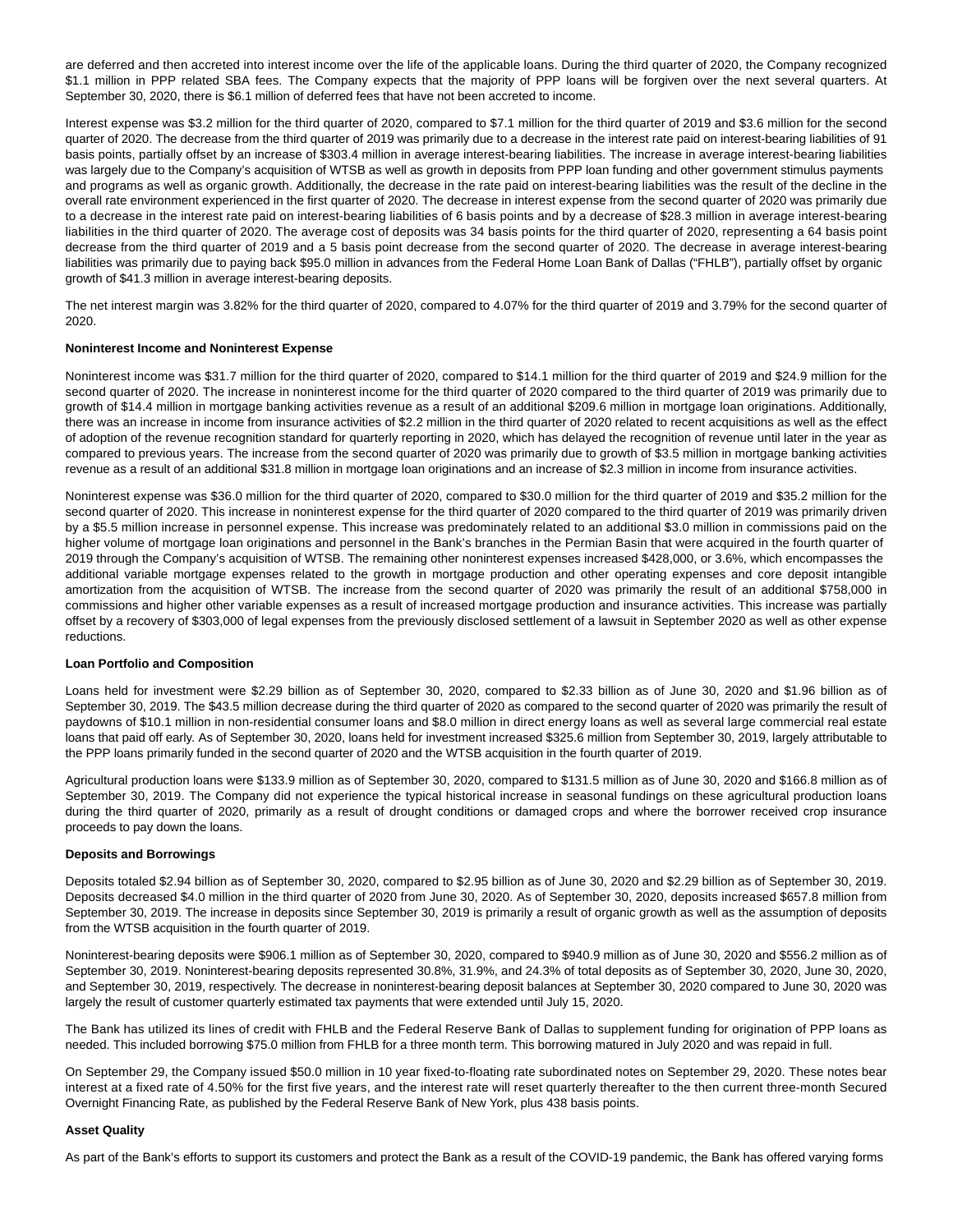of loan modifications including 90-day payment deferrals, 6-month interest only terms, or in certain select cases periods of longer than 6 months of interest only, to provide borrowers relief. As of September 30, 2020, total active loan modifications attributed to COVID-19 were \$124.0 million, or 5.4% of the Company's loan portfolio, down from \$464.4 million, or 19.9% of the Company's loan portfolio, at June 30, 2020. The modified loan breakdown as of September 30, 2020 is: 36% are 6 months interest only, 7% are 90 day payment deferrals on commercial customers, 57% are interest only periods longer than 6 months, primarily in the hotel portfolio, and less than 1% are payment deferrals of one to four months on consumer loans.

The provision for loan losses recorded for the third quarter of 2020 was \$6.1 million, compared to \$420,000 for the third quarter of 2019 and \$13.1 million for the second quarter of 2020. The increase in the provision for loan losses in the third quarter of 2020 compared to the third quarter of 2019 is a result of economic effects from COVID-19, the decline in the oil and gas industry, and the change in credit quality and increase in nonperforming assets. The decrease from the second quarter of 2020 is a result of a modest improvement in the economy as well as a decline in the amount of loans that are actively under a modification. There is continued uncertainty from COVID-19 and the full extent of the impact on the economy and the Bank's customers is unknown at this time. Accordingly, additional provisions for loan losses may be necessary in future periods.

The allowance for loan losses to loans held for investment was 2.01% as of September 30, 2020, compared to 1.74% as of June 30, 2020 and 1.23% as of September 30, 2019. The allowance for loan losses to non-PPP loans held for investment was 2.22% as of September 30, 2020.

The nonperforming assets to total assets ratio as of September 30, 2020 was 0.46%, compared to 0.33% as of June 30, 2020 and 0.31% at September 30, 2019. The increase in the third quarter of 2020 related to a \$5.4 million relationship in the transportation industry that was put on nonaccrual. The loans have performed as agreed but were placed on nonaccrual status due to stress in the borrower's industry. The borrower paid off \$2.1 million of this debt in October 2020.

Annualized net charge-offs were 0.10 % for the third quarter of 2020, compared to 0.27% for the second quarter of 2020 and 0.08% for the third quarter of 2019.

#### **Conference Call**

South Plains will host a conference call to discuss its third quarter 2020 financial results today, October 27, 2020 at 5:00 p.m., Eastern Time. Investors and analysts interested in participating in the call are invited to dial 1-877-407-9716 (international callers please dial 1-201-493-6779) approximately 10 minutes prior to the start of the call. A live audio webcast of the conference call and conference materials will be available on the Company's website at https://www.spfi.bank/news-events/events.

A replay of the conference call will be available within two hours of the conclusion of the call and can be accessed on the investor section of the Company's website as well as by dialing 1-844-512-2921 (international callers please dial 1-412-317-6671). The pin to access the telephone replay is 13711893. The replay will be available until November 10, 2020.

#### **About South Plains Financial, Inc.**

South Plains is the bank holding company for City Bank, a Texas state-chartered bank headquartered in Lubbock, Texas. City Bank is one of the largest independent banks in West Texas and has additional banking operations in the Dallas, El Paso, Greater Houston, the Permian Basin, and College Station Texas markets, and the Ruidoso and Eastern New Mexico markets. South Plains provides a wide range of commercial and consumer financial services to small and medium-sized businesses and individuals in its market areas. Its principal business activities include commercial and retail banking, along with insurance, investment, trust and mortgage services. Please visit https://www.spfi.bank for more information.

#### **Non-GAAP Financial Measures**

Some of the financial measures included in this press release are not measures of financial performance recognized in accordance with generally accepted accounting principles in the United States ("GAAP"). These non-GAAP financial measures include Tangible Book Value Per Common Share, Tangible Common Equity to Tangible Assets, Adjusted Efficiency Ratio, and Pre-Tax, Pre-Provision Income. The Company believes these non-GAAP financial measures provide both management and investors a more complete understanding of the Company's financial position and performance. These non-GAAP financial measures are supplemental and are not a substitute for any analysis based on GAAP financial measures.

We classify a financial measure as being a non-GAAP financial measure if that financial measure excludes or includes amounts, or is subject to adjustments that have the effect of excluding or including amounts, that are included or excluded, as the case may be, in the most directly comparable measure calculated and presented in accordance with GAAP as in effect from time to time in the United States in our statements of income, balance sheets or statements of cash flows. Not all companies use the same calculation of these measures; therefore, this presentation may not be comparable to other similarly titled measures as presented by other companies.

A reconciliation of non-GAAP financial measures to GAAP financial measures is provided at the end of this press release.

#### **Available Information**

The Company routinely posts important information for investors on its web site (under www.spfi.bank and, more specifically, under the News & Events tab at www.spfi.bank/news-events/press-releases). The Company intends to use its web site as a means of disclosing material non-public information and for complying with its disclosure obligations under Regulation FD (Fair Disclosure) promulgated by the U.S. Securities and Exchange Commission (the "SEC"). Accordingly, investors should monitor the Company's web site, in addition to following the Company's press releases, SEC filings, public conference calls, presentations and webcasts.

The information contained on, or that may be accessed through, the Company's web site is not incorporated by reference into, and is not a part of, this document.

#### **Forward Looking Statements**

This press release contains forward-looking statements within the meaning of the Private Securities Lititgation Reform Act of 1995. These forwardlooking statements reflect South Plains' current views with respect to, among other things, the ongoing COVID-19 pandemic and other future events. Any statements about South Plains' expectations, beliefs, plans, predictions, forecasts, objectives, assumptions or future events or performance are not historical facts and may be forward-looking. These statements are often, but not always, made through the use of words or phrases such as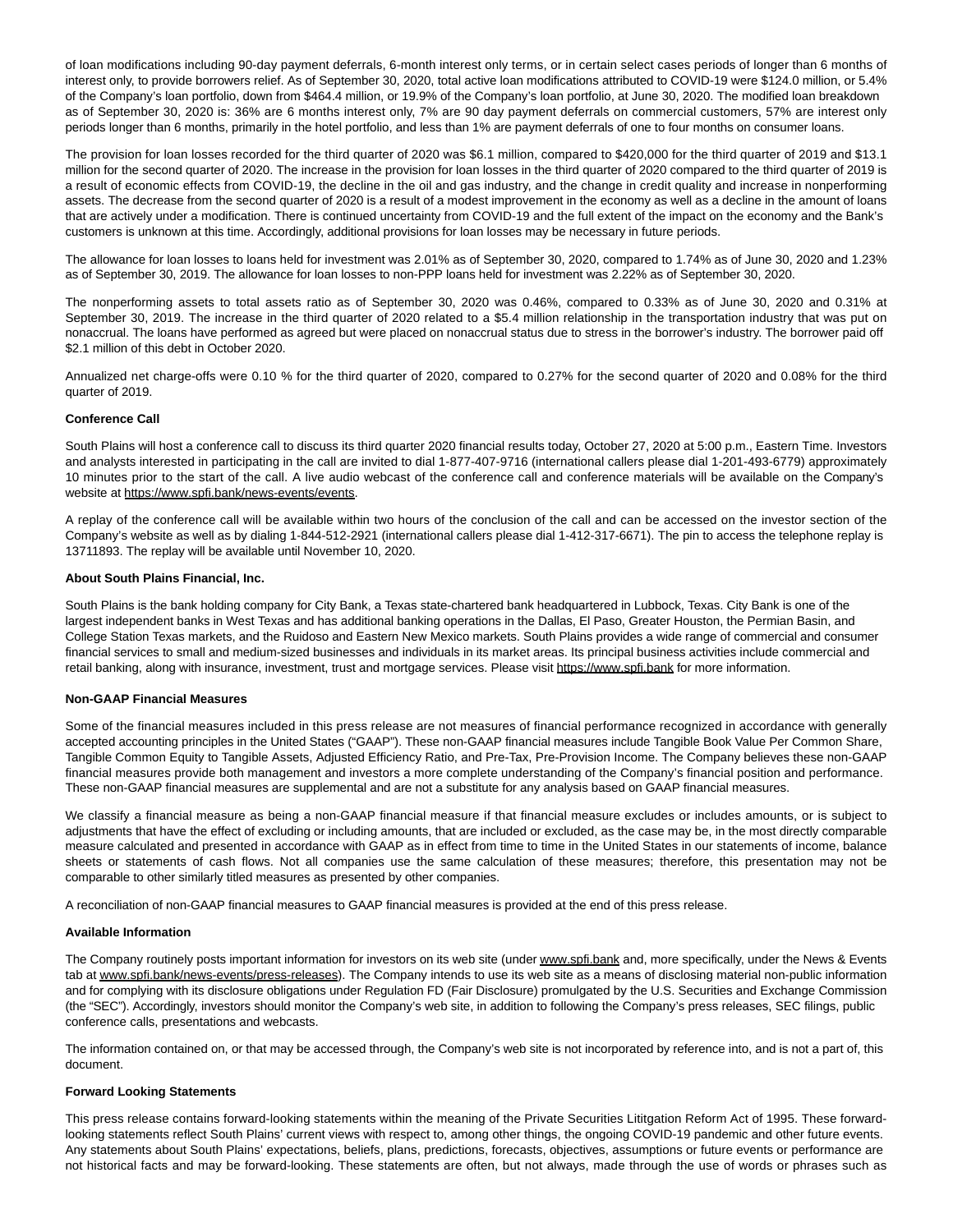"anticipate," "believes," "can," "could," "may," "predicts," "potential," "should," "will," "estimate," "plans," "projects," "continuing," "ongoing," "expects," "intends" and similar words or phrases. South Plains cautions that the forward-looking statements in this press release are based largely on South Plains' expectations and are subject to a number of known and unknown risks and uncertainties that are subject to change based on factors which are, in many instances, beyond South Plains' control. Factors that could cause such changes include, but are not limited to, general economic conditions, the extent of the impact of the COVID-19 pandemic on our customers, changes in interest rates, regulatory considerations, competition and market expansion opportunities, changes in non-interest expenditures or in the anticipated benefits of such expenditures, and changes in applicable laws and regulations. Additional information regarding these risks and uncertainties to which South Plains' business and future financial performance are subject is contained in South Plains' most recent Annual Report on Form 10-K and Quarterly Report on Form 10-Q on file with the SEC, and other documents South Plains files with the SEC from time to time. South Plains urges readers of this press release to review the "Risk Factors" section of our most recent Annual Report on Form 10-K Quarterly Report on Form 10-Q, as well as the "Risk Factors" section of other documents South Plains files with the SEC from time to time. Actual results, performance or achievements could differ materially from those contemplated, expressed, or implied by the forward-looking statements due to additional risks and uncertainties of which South Plains is not currently aware or which it does not currently view as, but in the future may become, material to its business or operating results. Due to these and other possible uncertainties and risks, readers are cautioned not to place undue reliance on the forward-looking statements contained in this press release. Any forward-looking statements presented herein are made only as of the date of this press release, and South Plains does not undertake any obligation to update or revise any forward-looking statements to reflect changes in assumptions, new information, the occurrence of unanticipated events, or otherwise, except as required by law.

Contact: Mikella Newsom, Chief Risk Officer and Secretary (866) 771-3347 investors@city.bank

Source: South Plains Financial, Inc.

### **South Plains Financial, Inc. Consolidated Financial Highlights - (Unaudited) (Dollars in thousands, except share data)**

|                                                |                       |                         | As of and for the quarter ended |                      |                       |
|------------------------------------------------|-----------------------|-------------------------|---------------------------------|----------------------|-----------------------|
|                                                | September 30,<br>2020 | <b>June 30,</b><br>2020 | March 31,<br>2020               | December 31,<br>2019 | September 30,<br>2019 |
| <b>Selected Income Statement Data:</b>         |                       |                         |                                 |                      |                       |
| Interest income                                | \$<br>34,503          | \$<br>34,007            | \$<br>35,737                    | \$<br>34,764         | \$<br>33,665          |
| Interest expense                               | 3,230                 | 3,559                   | 5,538                           | 6,140                | 7,097                 |
| Net interest income                            | 31,273                | 30,448                  | 30,199                          | 28,624               | 26,568                |
| Provision for loan losses                      | 6,062                 | 13,133                  | 6,234                           | 896                  | 420                   |
| Noninterest income                             | 31,660                | 24,896                  | 18,875                          | 16,740               | 14,115                |
| Noninterest expense                            | 35,993                | 35,207                  | 34,011                          | 31,714               | 30,028                |
| Income tax expense                             | 4,147                 | 1,389                   | 1,746                           | 2,645                | 1,977                 |
| Net income                                     | 16,731                | 5,615                   | 7,083                           | 10,109               | 8,258                 |
| Per Share Data (Common Stock):                 |                       |                         |                                 |                      |                       |
| Net earnings, basic                            | 0.93                  | 0.31                    | 0.39                            | 0.56                 | 0.46                  |
| Net earnings, diluted                          | 0.92                  | 0.31                    | 0.38                            | 0.55                 | 0.45                  |
| Cash dividends declared and paid               | 0.03                  | 0.03                    | 0.03                            | 0.03                 | 0.03                  |
| Book value                                     | 19.52                 | 18.64                   | 18.10                           | 16.98                | 16.61                 |
| Tangible book value                            | 18.00                 | 17.06                   | 16.54                           | 15.46                | 16.47                 |
| Weighted average shares outstanding, basic     | 18,059,174            | 18,061,705              | 18,043,105                      | 18,010,065           | 17,985,429            |
| Weighted average shares outstanding, dilutive  | 18,256,161            | 18,224,630              | 18,461,922                      | 18,415,656           | 18,363,033            |
| Shares outstanding at end of period            | 18,059,174            | 18,059,174              | 18,056,014                      | 18,036,115           | 18,004,323            |
| <b>Selected Period End Balance Sheet Data:</b> |                       |                         |                                 |                      |                       |
| Cash and cash equivalents                      | 290,885               | 256,101                 | 136,062                         | 158,099              | 244,645               |
| Investment securities                          | 726,329               | 730,674                 | 734,791                         | 707,650              | 401,335               |
| Total loans held for investment                | 2,288,234             | 2,331,716               | 2,108,805                       | 2,143,623            | 1,962,609             |
| Allowance for loan losses                      | 46,076                | 40,635                  | 29,074                          | 24,197               | 24,176                |
| <b>Total assets</b>                            | 3,542,666             | 3,584,532               | 3,216,563                       | 3,237,167            | 2,795,582             |
| Interest-bearing deposits                      | 2,037,743             | 2,006,984               | 1,924,902                       | 1,905,936            | 1,729,741             |
| Noninterest-bearing deposits                   | 906,059               | 940,853                 | 740,946                         | 790,921              | 556,233               |
| Total deposits                                 | 2,943,802             | 2,947,837               | 2,665,848                       | 2,696,857            | 2,285,974             |
| <b>Borrowings</b>                              | 204,704               | 252,430                 | 185,265                         | 205,030              | 177,720               |
| Total stockholders' equity                     | 352,568               | 336,534                 | 326,890                         | 306,182              | 299,027               |
| <b>Summary Performance Ratios:</b>             |                       |                         |                                 |                      |                       |
| Return on average assets                       | 1.88%                 | 0.64%                   | 0.89%                           | 1.32%                | 1.18%                 |
| Return on average equity                       | 19.32%                | 6.81%                   | 9.00%                           | 13.25%               | 11.10%                |
| Net interest margin (1)                        | 3.82%                 | 3.79%                   | 4.13%                           | 4.03%                | 4.07%                 |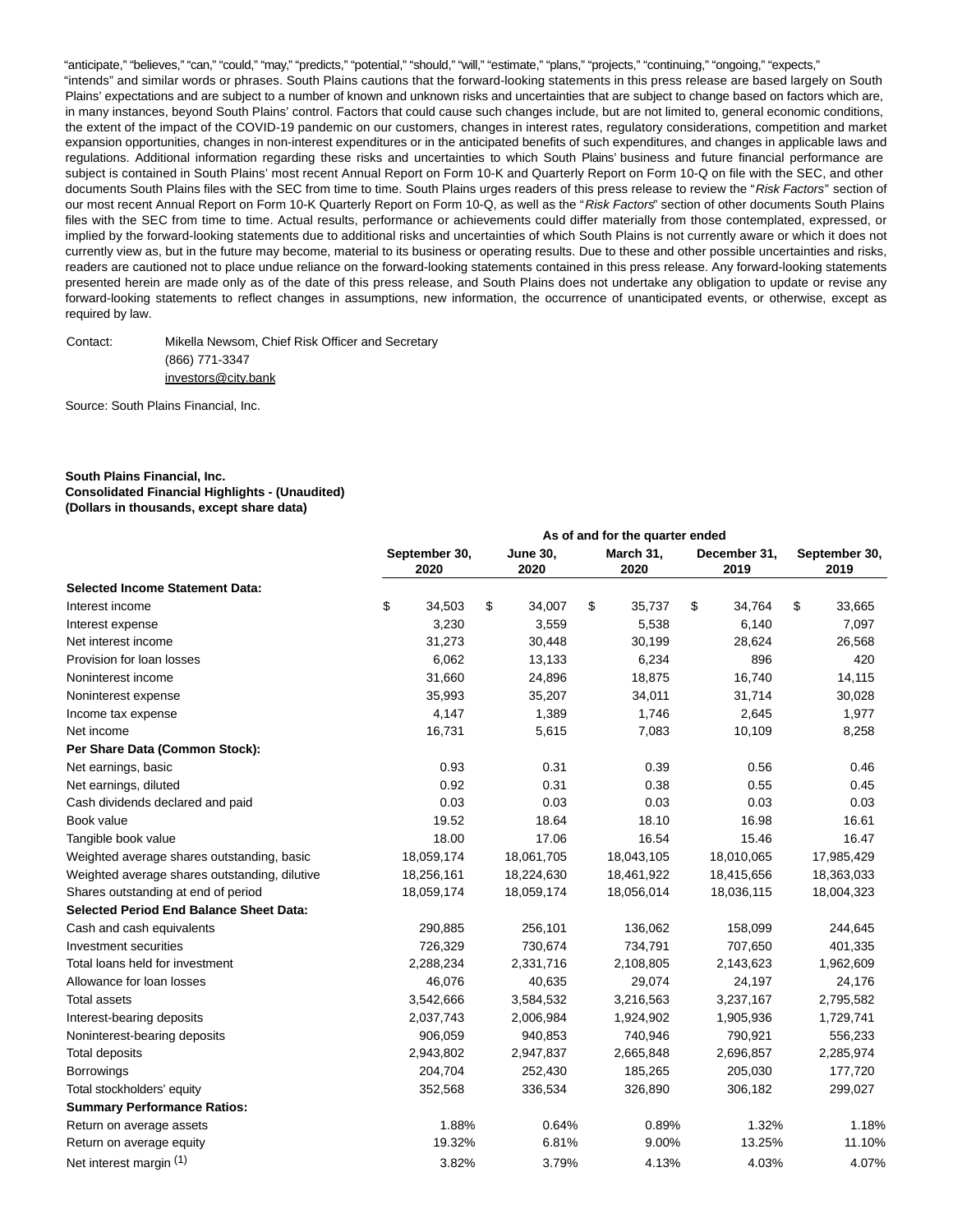| Yield on loans                                                  | 5.08%  | 5.06%  | 5.76%  | 5.79%  | 5.91%  |
|-----------------------------------------------------------------|--------|--------|--------|--------|--------|
| Cost of interest-bearing deposits                               | 0.50%  | 0.56%  | 0.91%  | 1.06%  | 1.30%  |
| Efficiency ratio                                                | 56.90% | 63.28% | 69.10% | 69.71% | 73.62% |
| <b>Summary Credit Quality Data:</b>                             |        |        |        |        |        |
| Nonperforming loans                                             | 15.006 | 10.472 | 7.112  | 6.045  | 6.456  |
| Nonperforming loans to total loans held for investment          | 0.66%  | 0.45%  | 0.34%  | 0.28%  | 0.33%  |
| Other real estate owned                                         | 1.336  | 1.335  | 1.944  | 1.883  | 2,296  |
| Nonperforming assets to total assets                            | 0.46%  | 0.33%  | 0.28%  | 0.24%  | 0.31%  |
| Allowance for loan losses to total loans held for<br>investment | 2.01%  | 1.74%  | 1.38%  | 1.13%  | 1.23%  |
| Net charge-offs to average loans outstanding<br>(annualized)    | 0.10%  | 0.27%  | 0.25%  | 0.17%  | 0.08%  |
|                                                                 |        |        |        |        |        |

|                                              | As of and for the quarter ended |                         |                   |                      |                       |  |  |  |  |  |
|----------------------------------------------|---------------------------------|-------------------------|-------------------|----------------------|-----------------------|--|--|--|--|--|
|                                              | September 30<br>2020            | <b>June 30.</b><br>2020 | March 31.<br>2020 | December 31.<br>2019 | September 30,<br>2019 |  |  |  |  |  |
| <b>Capital Ratios:</b>                       |                                 |                         |                   |                      |                       |  |  |  |  |  |
| Total stockholders' equity to total assets   | 9.95%                           | 9.39%                   | 10.16%            | 9.46%                | 10.70%                |  |  |  |  |  |
| Tangible common equity to tangible assets    | 9.25%                           | 8.66%                   | 9.37%             | 8.69%                | 10.62%                |  |  |  |  |  |
| Common equity tier 1 to risk-weighted assets | 12.49%                          | 10.47%                  | 11.24%            | 11.06%               | 13.10%                |  |  |  |  |  |
| Tier 1 capital to average assets             | 10.01%                          | 9.60%                   | 10.34%            | 10.74%               | 12.17%                |  |  |  |  |  |
| Total capital to risk-weighted assets        | 18.67%                          | 14.32%                  | 15.23%            | 14.88%               | 17.38%                |  |  |  |  |  |

(1) Net interest margin is calculated as the annual net interest income, on a fully tax-equivalent basis, divided by average interest-earning assets.

### **South Plains Financial, Inc. Average Balances and Yields - (Unaudited) (Dollars in thousands)**

|                                                    | For the Three Months Ended |                                                    |             |                           |                                             |       |  |  |
|----------------------------------------------------|----------------------------|----------------------------------------------------|-------------|---------------------------|---------------------------------------------|-------|--|--|
|                                                    |                            | September 30, 2020                                 |             | September 30, 2019        |                                             |       |  |  |
|                                                    | Average<br><b>Balance</b>  | <b>Interest</b><br><b>Income</b><br><b>Expense</b> | Yield       | Average<br><b>Balance</b> | Interest<br><b>Income</b><br><b>Expense</b> | Yield |  |  |
| <b>Assets</b>                                      |                            |                                                    |             |                           |                                             |       |  |  |
| Loans, excluding PPP (1)                           | 2,195,507 \$<br>\$         | 29,162                                             | 5.28%       | \$<br>1,993,507 \$        | 29,695                                      | 5.91% |  |  |
| Loans - PPP                                        | 212,337                    | 1,602                                              | 3.00%       |                           |                                             | 0.00% |  |  |
| Debt securities - taxable                          | 525,301                    | 2,613                                              | 1.98%       | 287,128                   | 1,956                                       | 2.70% |  |  |
| Debt securities - nontaxable                       | 187,400                    | 1,343                                              | 2.85%       | 32,993                    | 286                                         | 3.44% |  |  |
| Other interest-bearing assets                      | 168,922                    | 105                                                | 0.25%       | 284,579                   | 1,831                                       | 2.55% |  |  |
| <b>Total interest-earning assets</b>               | 3,289,467                  | 34,825                                             | 4.21%       | 2,598,207                 | 33,768                                      | 5.16% |  |  |
| Noninterest-earning assets                         | 247,338                    |                                                    |             | 181,139                   |                                             |       |  |  |
| <b>Total assets</b>                                | 3,536,805                  |                                                    |             | 2,779,346                 |                                             |       |  |  |
| Liabilities & stockholders' equity                 |                            |                                                    |             |                           |                                             |       |  |  |
| NOW, Savings, MMA's                                | 1,695,476<br>\$            | 1,213                                              | $0.28\%$ \$ | 1,399,727                 | 4,057                                       | 1.15% |  |  |
| Time deposits                                      | 322,535                    | 1,304                                              | 1.61%       | 315,376                   | 1,570                                       | 1.98% |  |  |
| Short-term borrowings                              | 12,080                     | 3                                                  | 0.10%       | 12,468                    | 58                                          | 1.85% |  |  |
| Notes payable & other long-term borrowings         | 95,870                     | 65                                                 | 0.27%       | 95,000                    | 523                                         | 2.18% |  |  |
| Subordinated debt securities                       | 26,472                     | 403                                                | 6.06%       | 26,472                    | 404                                         | 6.05% |  |  |
| Junior subordinated deferrable interest debentures | 46,393                     | 242                                                | 2.08%       | 46,393                    | 485                                         | 4.15% |  |  |
| <b>Total interest-bearing liabilities</b>          | 2,198,826                  | 3,230                                              | 0.58%       | 1,895,436                 | 7,097                                       | 1.49% |  |  |
| Demand deposits                                    | 944,420                    |                                                    |             | 555,501                   |                                             |       |  |  |
| Other liabilities                                  | 49,008                     |                                                    |             | 33,339                    |                                             |       |  |  |
| Stockholders' equity                               | 344,551                    |                                                    |             | 295,070                   |                                             |       |  |  |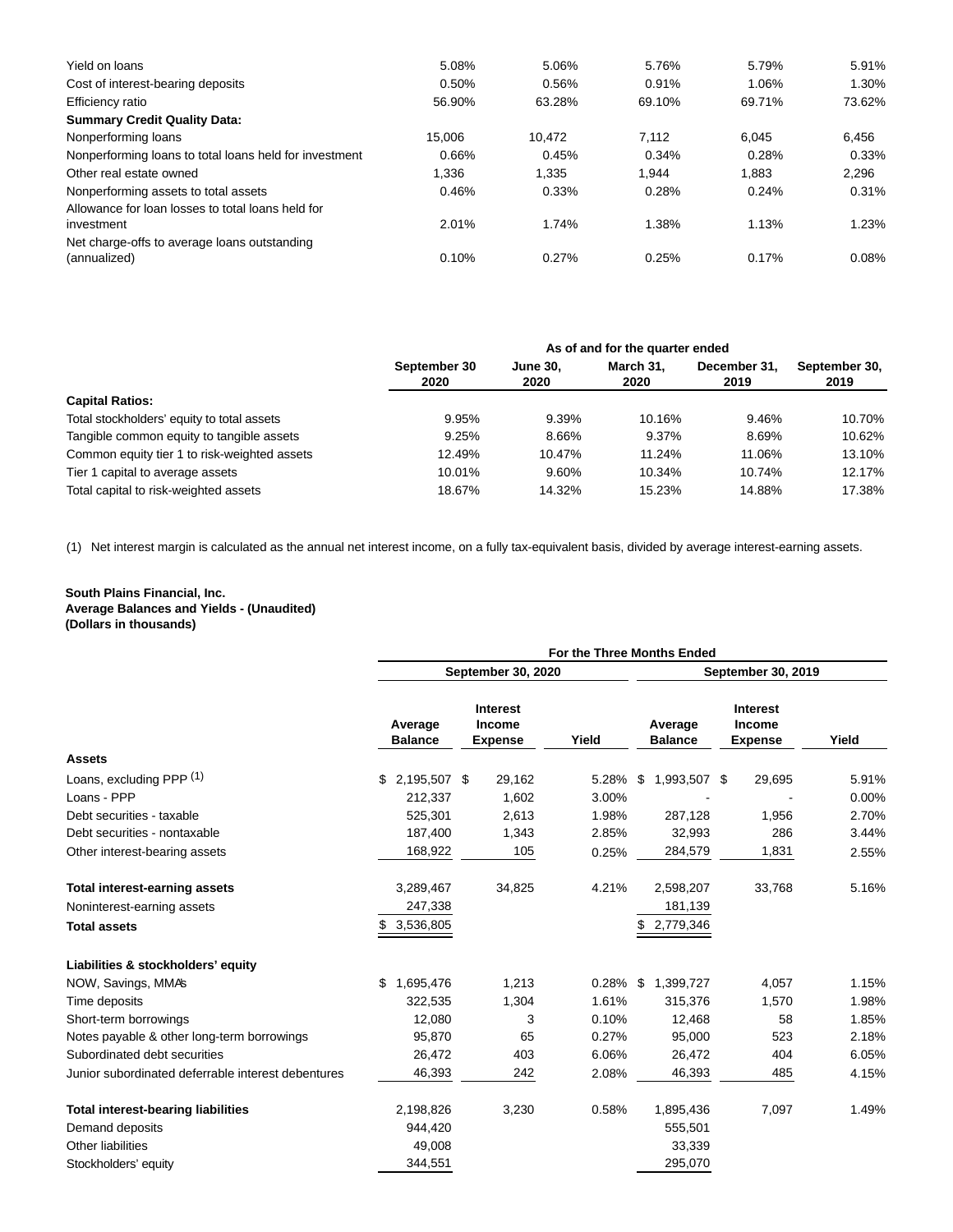| Total liabilities & stockholders' equity | \$3,536,805 | \$ 2,779,346 |        |       |
|------------------------------------------|-------------|--------------|--------|-------|
| Net interest income                      | 31.595      |              | 26.671 |       |
| Net interest margin (2)                  |             | 3.82%        |        | 4.07% |

(1) Average loan balances include nonaccrual loans and loans held for sale.

(2) Net interest margin is calculated as the annualized net income, on a fully tax-equivalent basis, divided by average interest-earning assets.

# **South Plains Financial, Inc.**

**Average Balances and Yields - (Unaudited) (Dollars in thousands)**

|                                                    | For the Nine Months Ended     |                                                    |                |                           |                                             |                |  |
|----------------------------------------------------|-------------------------------|----------------------------------------------------|----------------|---------------------------|---------------------------------------------|----------------|--|
|                                                    |                               | September 30, 2020                                 |                | September 30, 2019        |                                             |                |  |
|                                                    | Average<br><b>Balance</b>     | <b>Interest</b><br><b>Income</b><br><b>Expense</b> | Yield          | Average<br><b>Balance</b> | <b>Interest</b><br>Income<br><b>Expense</b> | Yield          |  |
| <b>Assets</b>                                      |                               |                                                    |                |                           |                                             |                |  |
| Loans, excluding PPP (1)<br>Loans - PPP            | 2,188,988 \$<br>\$<br>127,880 | 89,041<br>2,678                                    | 5.43%<br>2.80% | \$<br>1,965,297 \$        | 86,471                                      | 5.88%<br>0.00% |  |
| Debt securities - taxable                          | 544,650                       | 9,285                                              | 2.28%          | 281,904                   | 5,819                                       | 2.76%          |  |
| Debt securities - nontaxable                       | 142,158                       | 3,037                                              | 2.85%          | 32,184                    | 847                                         | 3.52%          |  |
| Other interest-bearing assets                      | 164,936                       | 963                                                | 0.78%          | 292,099                   | 5,348                                       | 2.45%          |  |
| Total interest-earning assets                      | 3,168,612                     | 105,004                                            | 4.43%          | 2,571,484                 | 98,485                                      | 5.12%          |  |
| Noninterest-earning assets                         | 248,523                       |                                                    |                | 177,507                   |                                             |                |  |
| <b>Total assets</b>                                | 3,417,135<br>\$               |                                                    |                | \$2,748,991               |                                             |                |  |
| Liabilities & stockholders' equity                 |                               |                                                    |                |                           |                                             |                |  |
| NOW, Savings, MMA's                                | 1,630,524<br>\$               | 5,199                                              | $0.43\%$ \$    | 1,439,699                 | 13,287                                      | 1.23%          |  |
| Time deposits                                      | 334,189                       | 4,361                                              | 1.74%          | 314,128                   | 4,368                                       | 1.86%          |  |
| Short-term borrowings                              | 19,758                        | 102                                                | 0.69%          | 15,425                    | 226                                         | 1.96%          |  |
| Notes payable & other long-term borrowings         | 117,726                       | 518                                                | 0.59%          | 95,000                    | 1,623                                       | 2.28%          |  |
| Subordinated debt securities                       | 26,472                        | 1,210                                              | 6.11%          | 26,890                    | 1,213                                       | 6.03%          |  |
| Junior subordinated deferrable interest debentures | 46,393                        | 937                                                | 2.70%          | 46,393                    | 1,510                                       | 4.35%          |  |
| <b>Total interest-bearing liabilities</b>          | 2,175,062                     | 12,327                                             | 0.76%          | 1,937,535                 | 22,227                                      | 1.53%          |  |
| Demand deposits                                    | 870,606                       |                                                    |                | 524,468                   |                                             |                |  |
| Other liabilities                                  | 40,579                        |                                                    |                | 31,795                    |                                             |                |  |
| Stockholders' equity                               | 330,888                       |                                                    |                | 255,193                   |                                             |                |  |
| Total liabilities & stockholders' equity           | 3,417,135                     |                                                    |                | 2,748,991                 |                                             |                |  |
| Net interest income                                |                               | \$<br>92,677                                       |                |                           | 76,258                                      |                |  |
| Net interest margin (2)                            |                               |                                                    | 3.91%          |                           |                                             | 3.96%          |  |

(1) Average loan balances include nonaccrual loans and loans held for sale.

(2) Net interest margin is calculated as the annualized net income, on a fully tax-equivalent basis, divided by average interest-earning assets.

**South Plains Financial, Inc. Consolidated Balance Sheets (Unaudited) (Dollars in thousands)**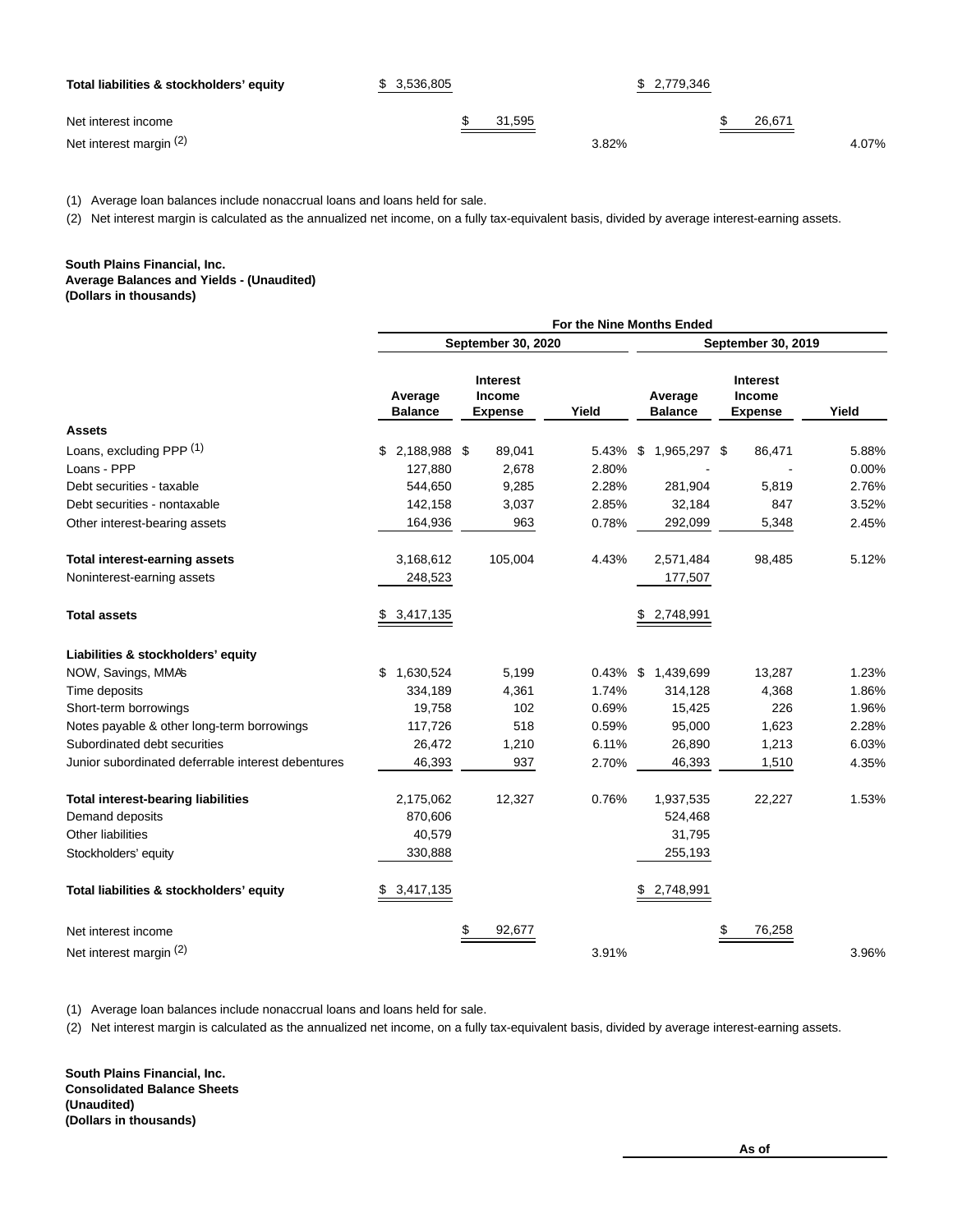|                                                  | September 30,<br>2020 | December 31,<br>2019 |           |  |
|--------------------------------------------------|-----------------------|----------------------|-----------|--|
| <b>Assets</b>                                    |                       |                      |           |  |
| Cash and due from banks                          | \$<br>43,750          | \$                   | 56,246    |  |
| Interest-bearing deposits in banks               | 245,785               |                      | 101,853   |  |
| Federal funds sold                               | 1,350                 |                      |           |  |
| Investment securities                            | 726,329               |                      | 707,650   |  |
| Loans held for sale                              | 76,507                |                      | 49,035    |  |
| Loans held for investment                        | 2,288,234             |                      | 2,143,623 |  |
| Less: Allowance for loan losses                  | (46,076)              |                      | (24, 197) |  |
| Net loans held for investment                    | 2,242,158             |                      | 2,119,426 |  |
| Premises and equipment, net                      | 61,399                |                      | 61,873    |  |
| Goodwill                                         | 19,508                |                      | 18,757    |  |
| Intangible assets                                | 7,994                 |                      | 8,632     |  |
| Other assets                                     | 117,886               |                      | 113,695   |  |
| Total assets                                     | \$<br>3,542,666       | \$                   | 3,237,167 |  |
| Liabilities and Stockholders' Equity Liabilities |                       |                      |           |  |
| Noninterest bearing deposits                     | \$<br>906,059         | \$                   | 790,921   |  |
| Interest-bearing deposits                        | 2,037,743             |                      | 1,905,936 |  |
| Total deposits                                   | 2,943,802             |                      | 2,696,857 |  |
| Other borrowings                                 | 82,765                |                      | 132,165   |  |
| Subordinated debt securities                     | 75,546                |                      | 26,472    |  |
| Trust preferred subordinated debentures          | 46,393                |                      | 46,393    |  |
| Other liabilities                                | 41,592                |                      | 29,098    |  |
| <b>Total liabilities</b>                         | 3,190,098             |                      | 2,930,985 |  |
| <b>Stockholders' Equity</b>                      |                       |                      |           |  |
| Common stock                                     | 18,059                |                      | 18,036    |  |
| Additional paid-in capital                       | 141,245               |                      | 140,492   |  |
| Retained earnings                                | 174,501               |                      | 146,696   |  |
| Accumulated other comprehensive income (loss)    | 18,763                |                      | 958       |  |
| Total stockholders' equity                       | 352,568               |                      | 306,182   |  |
| Total liabilities and stockholders' equity       | \$<br>3,542,666       | \$                   | 3,237,167 |  |

#### **South Plains Financial, Inc. Consolidated Statements of Income (Unaudited) (Dollars in thousands)**

|                                                     | <b>Three Months Ended</b> | <b>Nine Months Ended</b> |                       |                       |  |
|-----------------------------------------------------|---------------------------|--------------------------|-----------------------|-----------------------|--|
|                                                     | September 30,<br>2020     | September 30,<br>2019    | September 30,<br>2020 | September 30,<br>2019 |  |
| Interest income:                                    |                           |                          |                       |                       |  |
| Loans, including fees                               | \$<br>30,724 \$           | 29,652 \$                | 91,600 \$             | 86,342                |  |
| Other                                               | 3,779                     | 4,013                    | 12,647                | 11,836                |  |
| Total Interest income                               | 34,503                    | 33,665                   | 104,247               | 98,178                |  |
| Interest expense:                                   |                           |                          |                       |                       |  |
| Deposits                                            | 2,517                     | 5,627                    | 9,560                 | 17,655                |  |
| Subordinated debt securities                        | 403                       | 404                      | 1,210                 | 1,213                 |  |
| Trust preferred subordinated debentures             | 242                       | 485                      | 937                   | 1,510                 |  |
| Other                                               | 68                        | 581                      | 620                   | 1,849                 |  |
| Total Interest expense                              | 3,230                     | 7,097                    | 12,327                | 22,227                |  |
| Net interest income                                 | 31,273                    | 26,568                   | 91,920                | 75,951                |  |
| <b>Provision for loan losses</b>                    | 6,062                     | 420                      | 25,429                | 1,903                 |  |
| Net interest income after provision for loan losses | 25,211                    | 26,148                   | 66,491                | 74,048                |  |
| <b>Noninterest income:</b>                          |                           |                          |                       |                       |  |
| Service charges on deposits                         | 1,749                     | 2,101                    | 5,171                 | 5,985                 |  |
| Income from insurance activities                    | 3,303                     | 1,114                    | 5,484                 | 4,074                 |  |
| Mortgage banking activities                         | 21,409                    | 6,991                    | 48,117                | 18,509                |  |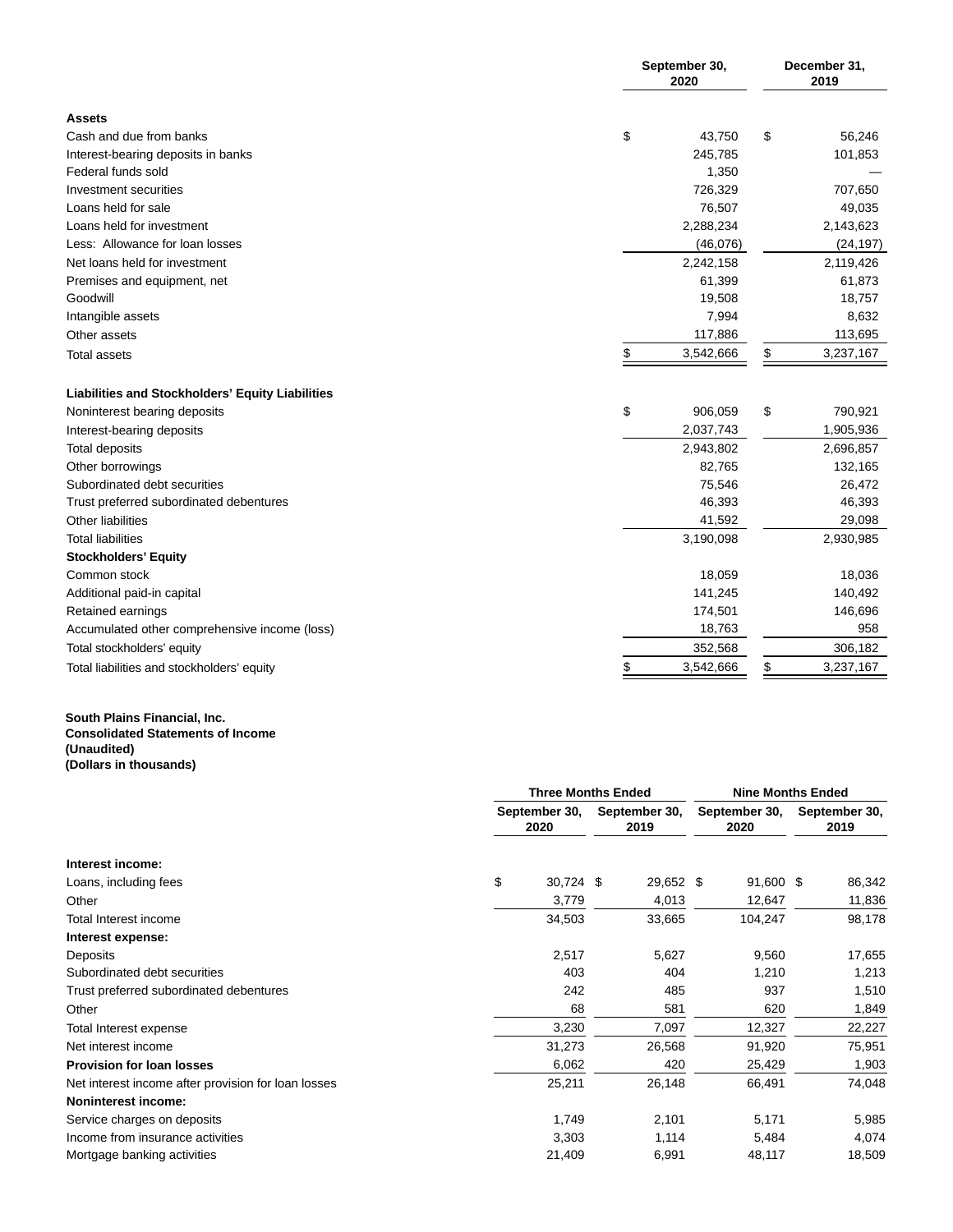| Bank card services and interchange fees | 2.608     | 2.192      | 7.190     | 6.273  |
|-----------------------------------------|-----------|------------|-----------|--------|
| Other                                   | 2,591     | 1,717      | 7,151     | 5,052  |
| <b>Total Noninterest income</b>         | 31.660    | 14,115     | 75.431    | 39,893 |
| Noninterest expense:                    |           |            |           |        |
| Salaries and employee benefits          | 23.672    | 18.135     | 66.103    | 56.044 |
| Net occupancy expense                   | 3.710     | 3,486      | 10,896    | 10,309 |
| Professional services                   | 1.177     | 1,852      | 4.710     | 5,169  |
| Marketing and development               | 615       | 762        | 2.189     | 2.275  |
| Other                                   | 6,819     | 5,793      | 21,313    | 16,197 |
| Total noninterest expense               | 35,993    | 30,028     | 105,211   | 89,994 |
| Income before income taxes              | 20.878    | 10.235     | 36.711    | 23,947 |
| Income tax expense (benefit)            | 4,147     | 1,977      | 7,282     | 4,836  |
| Net income                              | 16,731 \$ | $8,258$ \$ | 29,429 \$ | 19,111 |

### **South Plains Financial, Inc. Loan Composition (Unaudited) (Dollars in thousands)**

|                                        | As of                 |    |                      |  |
|----------------------------------------|-----------------------|----|----------------------|--|
|                                        | September 30,<br>2020 |    | December 31,<br>2019 |  |
| Loans:                                 |                       |    |                      |  |
| <b>Commercial Real Estate</b>          | \$<br>655,432         | \$ | 658,195              |  |
| Commercial - Specialized               | 340,458               |    | 309,505              |  |
| Commercial - General                   | 578,181               |    | 441,398              |  |
| Consumer:                              |                       |    |                      |  |
| 1-4 Family Residential                 | 372,114               |    | 362,796              |  |
| Auto Loans                             | 193,023               |    | 215,209              |  |
| <b>Other Consumer</b>                  | 68,877                |    | 74,000               |  |
| Construction                           | 80,149                |    | 82,520               |  |
| <b>Total loans held for investment</b> | 2,288,234             |    | 2,143,623            |  |

### **South Plains Financial, Inc. Deposit Composition (Unaudited) (Dollars in thousands)**

|                                     |                       | As of     |     |                      |  |
|-------------------------------------|-----------------------|-----------|-----|----------------------|--|
|                                     | September 30,<br>2020 |           |     | December 31,<br>2019 |  |
| Deposits:                           |                       |           |     |                      |  |
| Noninterest-bearing demand deposits | \$                    | 906,059   | \$. | 790,921              |  |
| NOW & other transaction accounts    |                       | 323,955   |     | 318,379              |  |
| MMDA & other savings                |                       | 1,391,620 |     | 1,231,534            |  |
| Time deposits                       |                       | 322,168   |     | 356,023              |  |
| <b>Total deposits</b>               |                       | 2,943,802 |     | 2,696,857            |  |

# **South Plains Financial, Inc.**

## **Reconciliation of Non-GAAP Financial Measures (Unaudited)**

**(Dollars in thousands)**

|                         | As of and for the quarter ended |             |  |                         |    |                   |  |                      |  |            |
|-------------------------|---------------------------------|-------------|--|-------------------------|----|-------------------|--|----------------------|--|------------|
|                         | September                       |             |  |                         |    |                   |  |                      |  | September  |
|                         |                                 | 30.<br>2020 |  | <b>June 30.</b><br>2020 |    | March 31.<br>2020 |  | December 31,<br>2019 |  | 30<br>2019 |
| <b>Efficiency ratio</b> |                                 |             |  |                         |    |                   |  |                      |  |            |
| Noninterest expense     |                                 | 35.993      |  | 35.207                  | \$ | 34.011            |  | 31.714               |  | 30,028     |